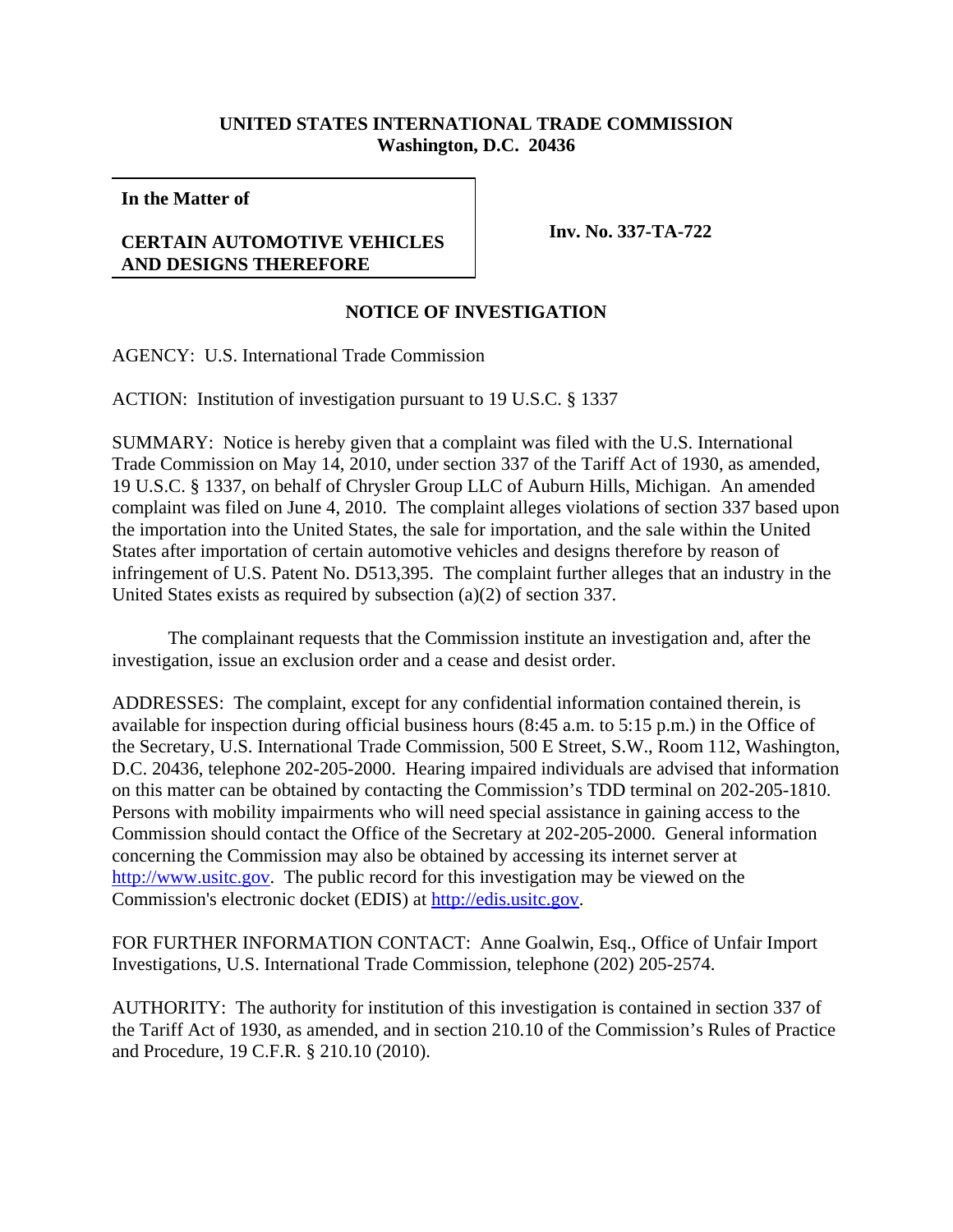SCOPE OF INVESTIGATION: Having considered the complaint, the U.S. International Trade Commission, on June 10, 2010, ORDERED THAT –

(1) Pursuant to subsection (b) of section 337 of the Tariff Act of 1930, as amended, an investigation be instituted to determine whether there is a violation of subsection  $(a)(1)(B)$  of section 337 in the importation into the United States, the sale for importation, or the sale within the United States after importation of certain automotive vehicles and designs therefore that infringe U.S. Patent No. D513,395, and whether an industry in the United States exists as required by subsection (a)(2) of section 337;

(2) For the purpose of the investigation so instituted, the following are hereby named as parties upon which this notice of investigation shall be served:

(a) The complainant is:

Chrysler Group LLC 1000 Chrysler Dr. Auburn Hills, MI 48321

(b) The respondents are the following entities alleged to be in violation of section 337, and are the parties upon which the complaint is to be served:

> Xingyue Group Co., Ltd. Gushan Industry Zone Yongkang, Zhejiang Province China 321307

Shanghai Xingyue Power Machinery Co. Ltd. No. 1751, Zhouzhu Road Nanhui District Shanghai City Shanghai China 201321

Shanghai Xingyue USA, Inc. 719 Nogales Street City of Industry, CA 91748

Zhejiang Xingyue Vehicle Co. Ltd. Gushan Yongkang, Zhejian Province China 321307